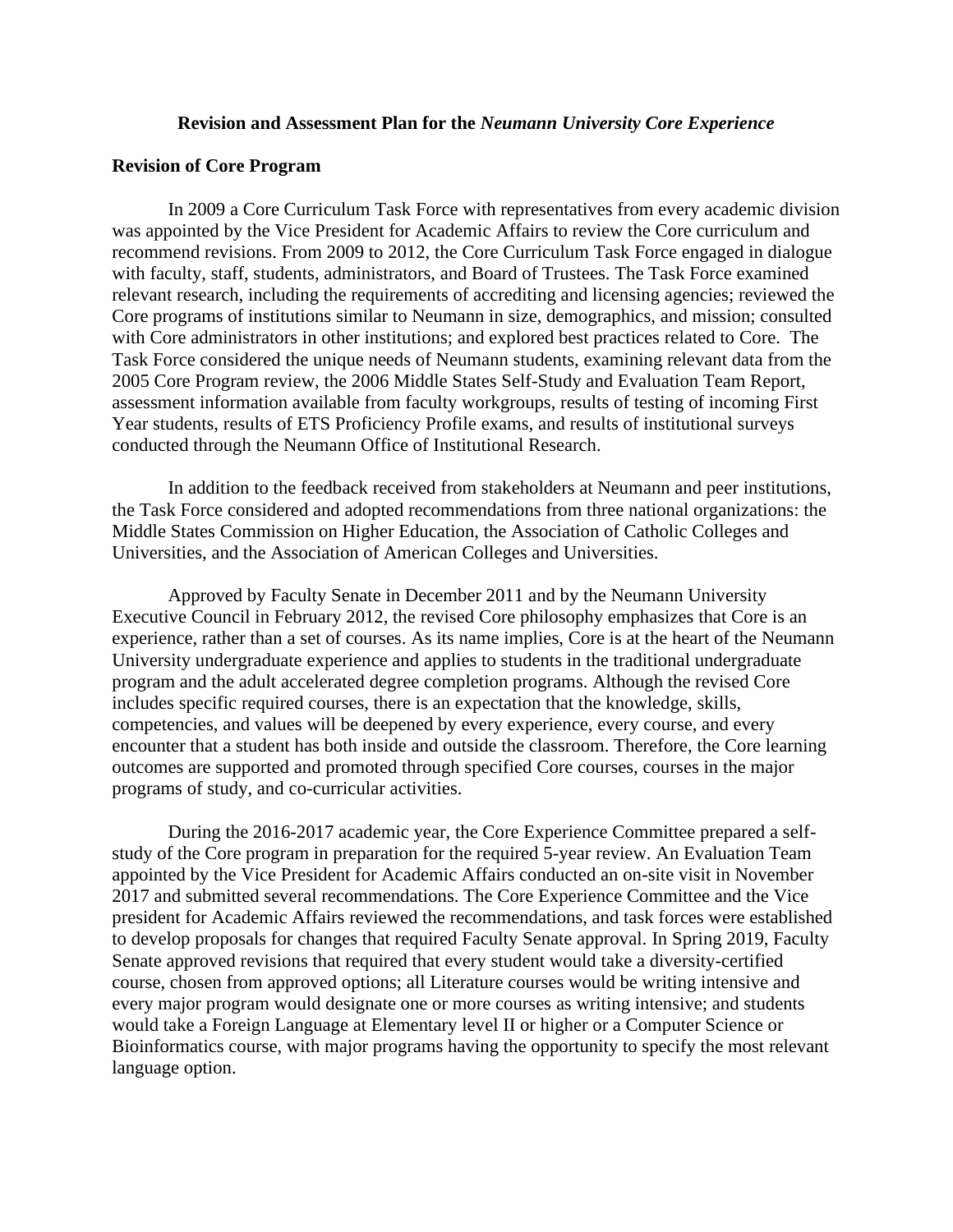## **Development of the Core Assessment Plan**

Consistent with the integrated nature of the revised Core experience, the first step in the development of the Core Assessment Plan engaged all members of the Neumann University community in developing a Core Map. Faculty members teaching Core courses and major courses, and staff members whose responsibilities support the achievement of the Core learning outcomes collaborated with the Core Curriculum Task Force from March to May 2012 to identify the courses and activities which support each Core learning outcome.

Based upon the Core Map developed in 2012 and revised in 2015, the Core Curriculum Task Force (now the Core Experience Committee) planned a three-year cycle of assessment. The Core Experience Committee will invite faculty members and representatives of co-curricular areas to review the Core Map on an on-going basis.

Core Curriculum Task Force members adapted the VALUE rubrics developed by the Association of American Colleges and Universities for use in the Core assessment process. The Assessment Plan identifies the specific VALUE rubric associated with each Core Learning Outcome. In most cases, one basic rubric has been associated with each learning outcome; additionally, aspects of other rubrics will be incorporated as Committee members and other members of Neumann University continue to adapt the rubrics for use at Neumann University.

Where there is not a VALUE rubric appropriate for a learning outcome specific to the mission of Neumann University, Committee members have developed such rubrics. In addition, members of the Neumann University faculty are developing rubrics for assessing scientific literacy and technological competency.

The ETS Proficiency Profile was also identified as a direct measure of assessment of Core Learning Outcomes related to math, writing and reading/critical thinking. In fall 2012, the ETS was administered to senior students to complete the first cycle of testing; thereafter, the ETS Proficiency Profile was administered each year until spring 2015.

The Task Force also identified several surveys regularly administered at Neumann as indirect and direct measures of assessment. Surveys include the National Survey of Student Engagement (NSSE), administered to First Year and Senior students; the Noel-Levitz Student Satisfaction Inventory, administered to all students; the Neumann University Undergraduate Alumni Survey, formerly administered one year after graduation, and now replaced by the First Destination Survey; the Undergraduate Mission Survey, administered to graduating seniors each spring until 2013; the NSSE Catholic Colleges and Universities Mission Survey; the Employer Survey completed by supervisors of Business and Arts and Science students engaged in internships; and the Preceptor Surveys that assess Athletic Training students. The Office of Institutional Research oversees administration of most surveys; the Career and Personal Development Office oversees the administration of the Neumann University Student Internship Employer Evaluation and the First Destination Survey.

#### **Assessment Process**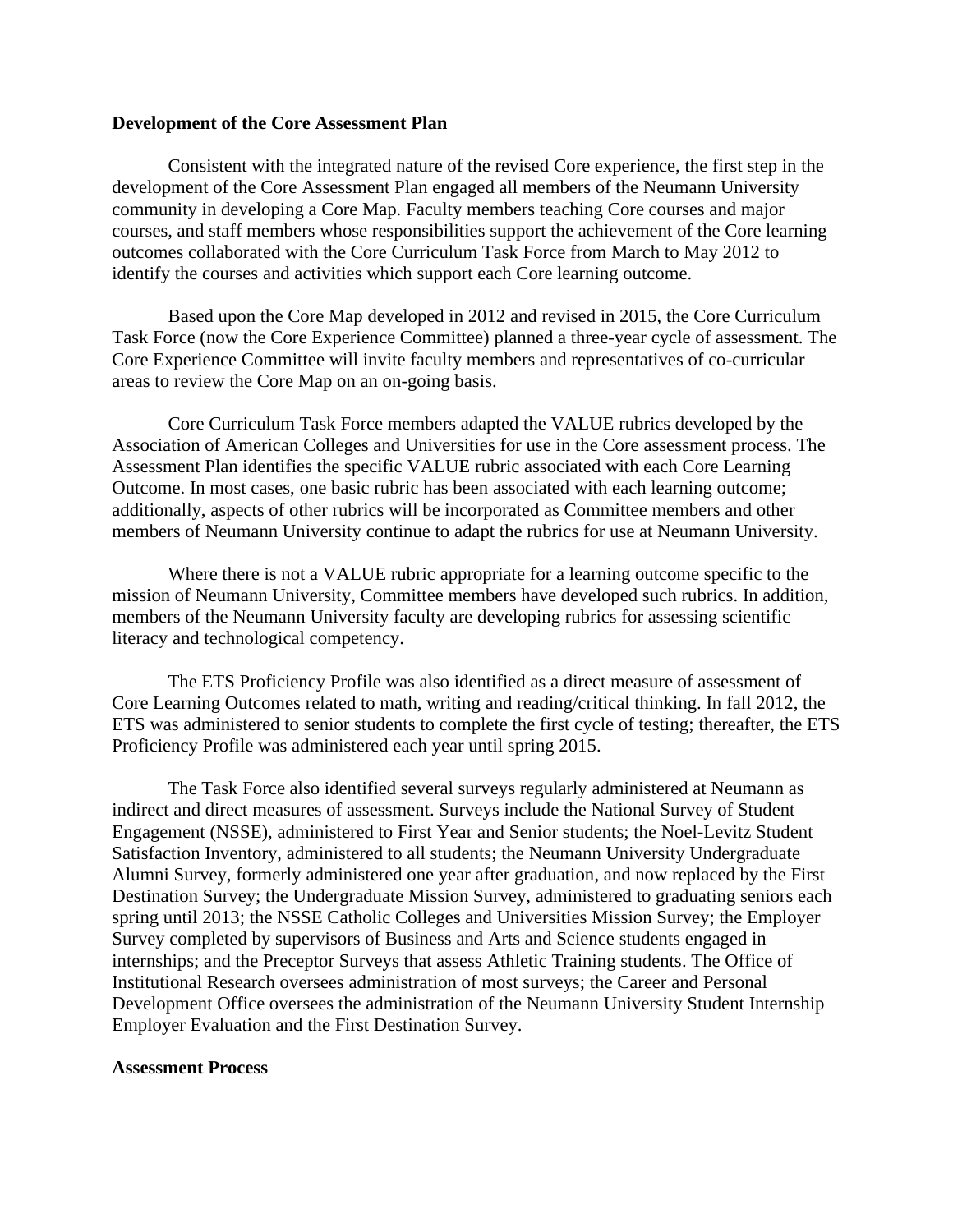The Assessment Plan was originally reviewed and approved by the Assistant Vice President of Academic Affairs (AVPAA) and the Learning Outcomes Assessment (LOAC) Task Force in June 2012. The Director of Core shared the original Assessment Plan with Division Deans in August 2012 and with faculty and staff members at information sessions early in the fall 2012 semester. The Core Assessment Plan was updated in 2016 and reviewed and approved by the LOAC.

The Assessment Plan and relevant rubrics, surveys, and other assessment measures are shared with faculty and staff members on a regular basis. Faculty and staff members identify the most appropriate course and/or activity and the best assignment to use as an artifact for assessment. It is expected that the assignment, project or activity chosen is a regular part of the course or activity. Core Committee members collaborate with faculty to select artifacts from an appropriate sample of students enrolled in the targeted courses.

In the case of co-curricular activities, when the population of students is relatively small (e.g., students in the Institute for Student Leadership Formation or senior athletes), all students may be included in the sample assessed. The Director of Core invites members of the Core Committee, other faculty, and staff members to participate in an annual "Assessment Week" during which the collected artifacts are assessed. In some cases, the Core Committee may collaborate with an existing assessment group (e.g. Writing or Math) to avoid duplication of assessment efforts. The Committee shares assessment results with members of the Neumann community at the beginning of each academic year and monitors efforts to increase student learning, creating a cycle of continuous improvement.

#### **Benchmarks**

The Core Assessment Plan identifies benchmarks to indicate satisfactory levels of achievement for both direct and indirect measures. In order to establish the original benchmarks, the Core Curriculum Task Force considered many factors. For example, the Task Force analyzed how other institutions have used the AAC&U VALUE rubrics and consulted with the Senior Director of Assessment for AAC&U in order to identify realistic benchmarks.

This analysis and consultation led to the decision to use data collected the first time each rubric was used to establish a baseline and set targets for growth over time. When the Core Assessment Plan was updated in 2016, the Core Experience Committee established an aspirational goal that 80% of the students included in the sample would reach the target benchmark on each feature of the rubric. The Task Force consulted the Office of Institutional Research to establish benchmarks for use with surveys. If necessary, the benchmarks specified in the Assessment Plan will be revised.

## **Assessment of All Students Prior to Graduation**

The Assessment Plan reflects the best efforts of the Core Committee to ensure the collection of data related to every Core learning outcome at specific points in the academic and co-curricular program that will best reflect the achievement of "all students." Where there is only one required course (e.g. history or science) which relates to a particular outcome, all such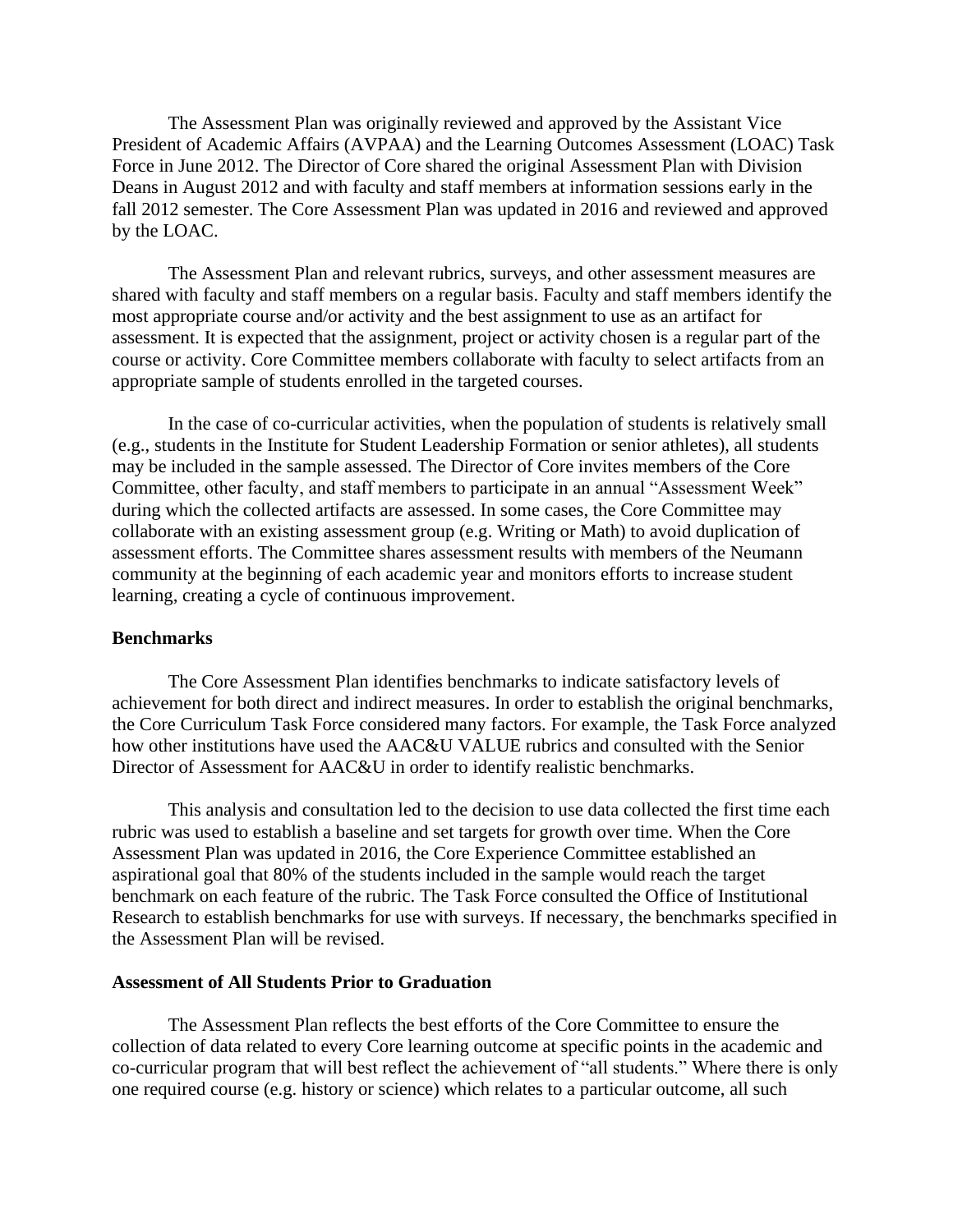required courses have been included in the Assessment Plan. In instances where an outcome is introduced in a required Core course and then developed in subsequent courses (e.g. writing, ethics, quantitative reasoning), samples of student work may be drawn from the required Core courses and related upper level courses in each major. Assessment includes traditional undergraduate programs, as well as the adult accelerated degree completion programs. In this way, the sample of artifacts assessed over each three-year cycle should reflect the achievement of all students, although every student will not be assessed every year in relation to every learning outcome.

# **Assessment and Professional Development**

The Core Experience Committee supports faculty and staff to facilitate the implementation and assessment of the *Neumann University Core Experience*. Professional development opportunities to support the revised Core program have included:

- *Liberal Education in the Catholic Franciscan Tradition* with Timothy Johnson, PhD on January 10, 2012
- *Oral Communication* with Erik Palmer on May 8, 2012
- Service Learning workshop on May 10, 2012
- Information Literacy workshop on August 23, 2012
- Service-Learning workshop on November 15, 2012
- Meaningful Reflection and Ethical Reasoning workshops on January 15, 2013
- Understanding the ETS profile on January 15, 2013
- Information literacy presentation on January 28, 2013
- Results of Core Communication Assessment presented September 9-12, 2013
- Results of Information Literacy Assessment presented October  $7 10$ , 2013
- Results of Oral Communication Assessment presented November 10-14, 2013
- Presentation on Plans for Improvement in response to Communication Assessment results January 14, 2014
- Preview of Comprehension and Compassion Assessment January 14, 2014
- Service-Learning workshops presented February 3-6, 2014
- Capstone development workshops presented March 17-20, 2014
- Service-Learning workshop on May 15, 2014
- Results of Core Contemplation Assessment presented September 8-11, 2014
- Results of Core Conscience Assessment presented October 6-9, 2014
- Capstone development workshops presented:
	- o November 10-13, 2014 and February 2-5, 2015
- Presentation on best practices related to Contemplation and opportunities for collaboration with Institutes for Student Leadership Formation and Sport, Spirituality, and Character Development on January 13, 2015
- Preview of second cycle of Communication Assessment March 23-26, 2015
- Service-Learning workshops on May 13 and 14, 2015
- Presentations on oral communication by Erik Palmer at Faculty Development Day on May 11, 2015
- Results of Core Comprehension assessment presented on September 15 and 16, 2015